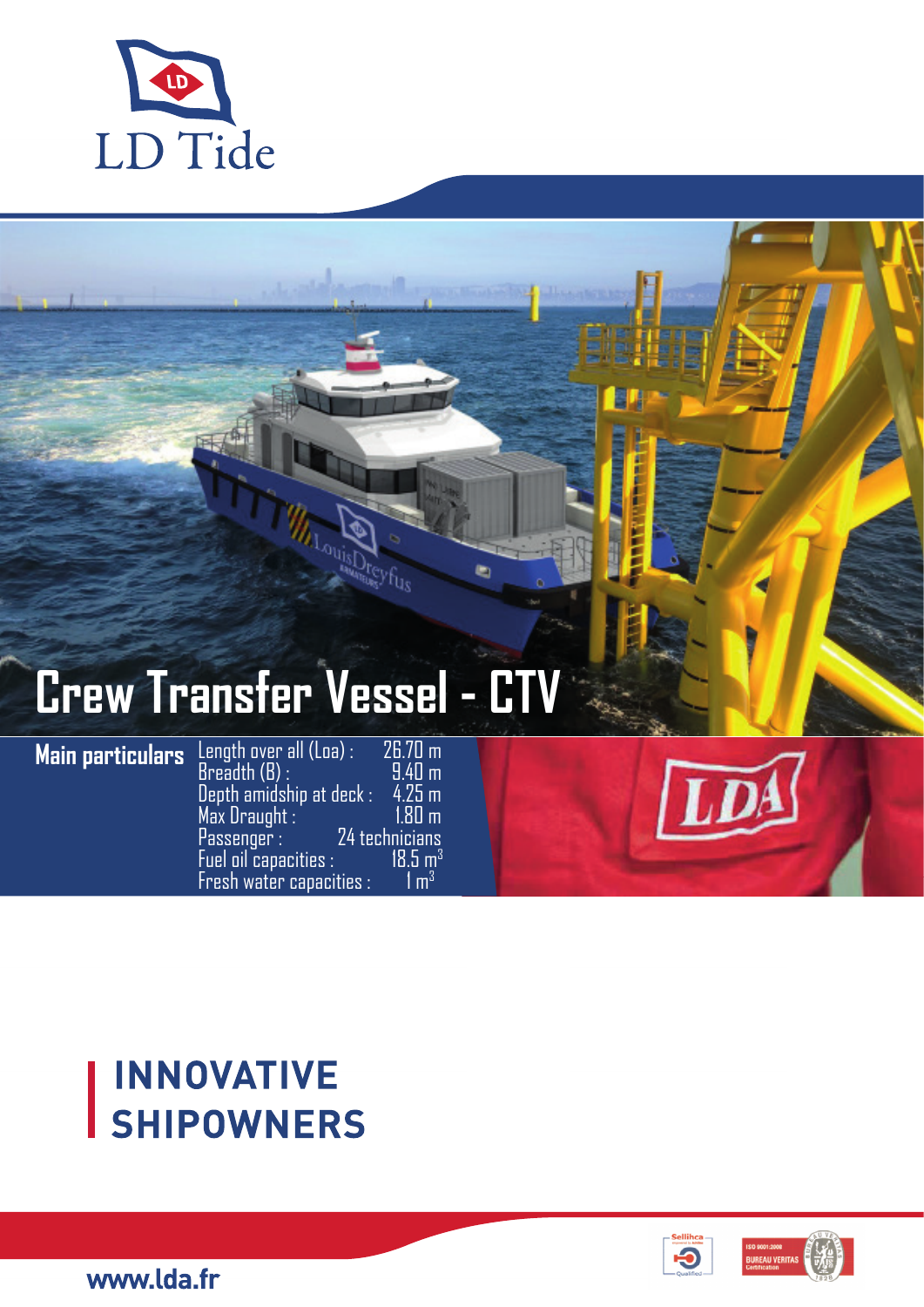### **Crew Transfer Vessel - CTV**



 **WORKING DECK**





 **SEMI-SWATH HULL DESIGN T-FOIL INTEGRATION**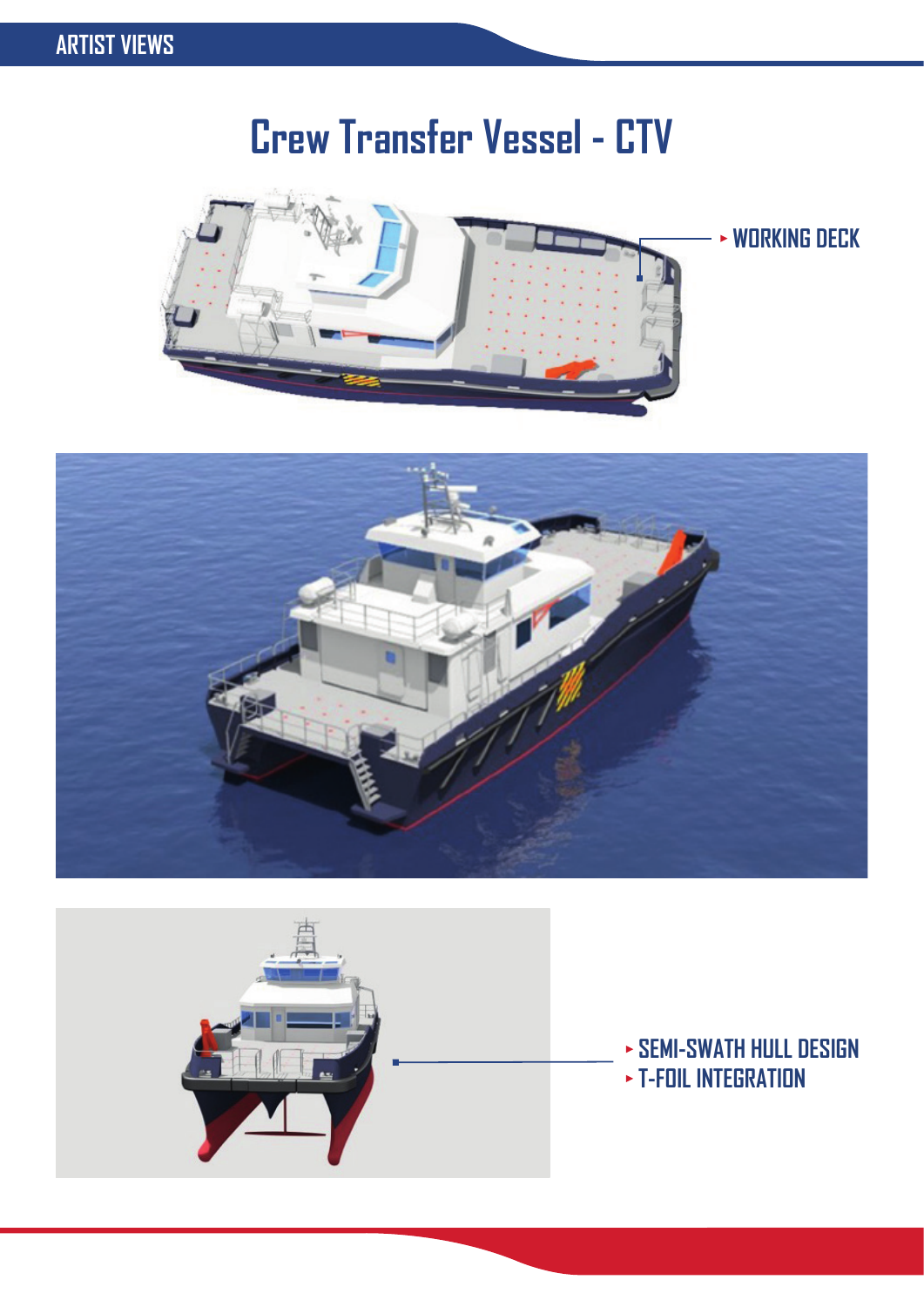#### **CLASS & FLAG**

Bureau Veritas I HULL, • MACH WINDFARM SERVICE SHIP

S0 SEA AREA 2

Flag: French

Compliant with International Code of Safety for High Speed Craft 2000

#### **MANŒUVRING & PROPULSION SYSTEM**

2x Controllable Pitch Propellers (CPP)

2x Electric bow tunnel thrusters

2x Diesel Engines (compliant with IMO Tier III)

#### **HYBRID POWER SYSTEM (OPTION)**

4x Battery packs (total of 186 kWh) 2x 90kW Electric Motors with PTI/PTO

#### **SPEED & BOLLARD PUSH**

Service Speed : 25 knots Bollard Push : 17 ton

#### **CARGO CRANE (OPTION)**

1x crane 1 220 kg SWL @ 8 m

#### **WORKING DECK**

Forward open deck: 50 m2 (2x 10" container  $/$  10 ton) Aft deck: 15 m<sup>2</sup>

(1x 10" container / 3 ton)

Deck load  $\cdot$  1.5 t/m<sup>2</sup>

#### **COMMUNICATION & VIDEO**

4G | Inmarsat-C VHF/MF/HF UHF Onboard WiFi **HD CCTV** 

#### **ACCOMMODATION**

For 27 persons (24 technicians and 3 crew members) Other spaces :

- Passenger Lounge
- Messroom & Pantry
- Office or Storage Area
- Rest Room
- Toillets
- Drying Lockers

#### **NAVIGATION ET EQUIPEMENT**

2x Radar X-band 1x ECDIS AIS GPS Magnetic compass Echo sounder Speed log Autopilot **BNWAS** 

#### **MISCELLANEOUS**

T-Foil (to reduce fuel consumption in transit) MOB recovery system Fuel refuelling of the WTG Electric power supply to the WTG